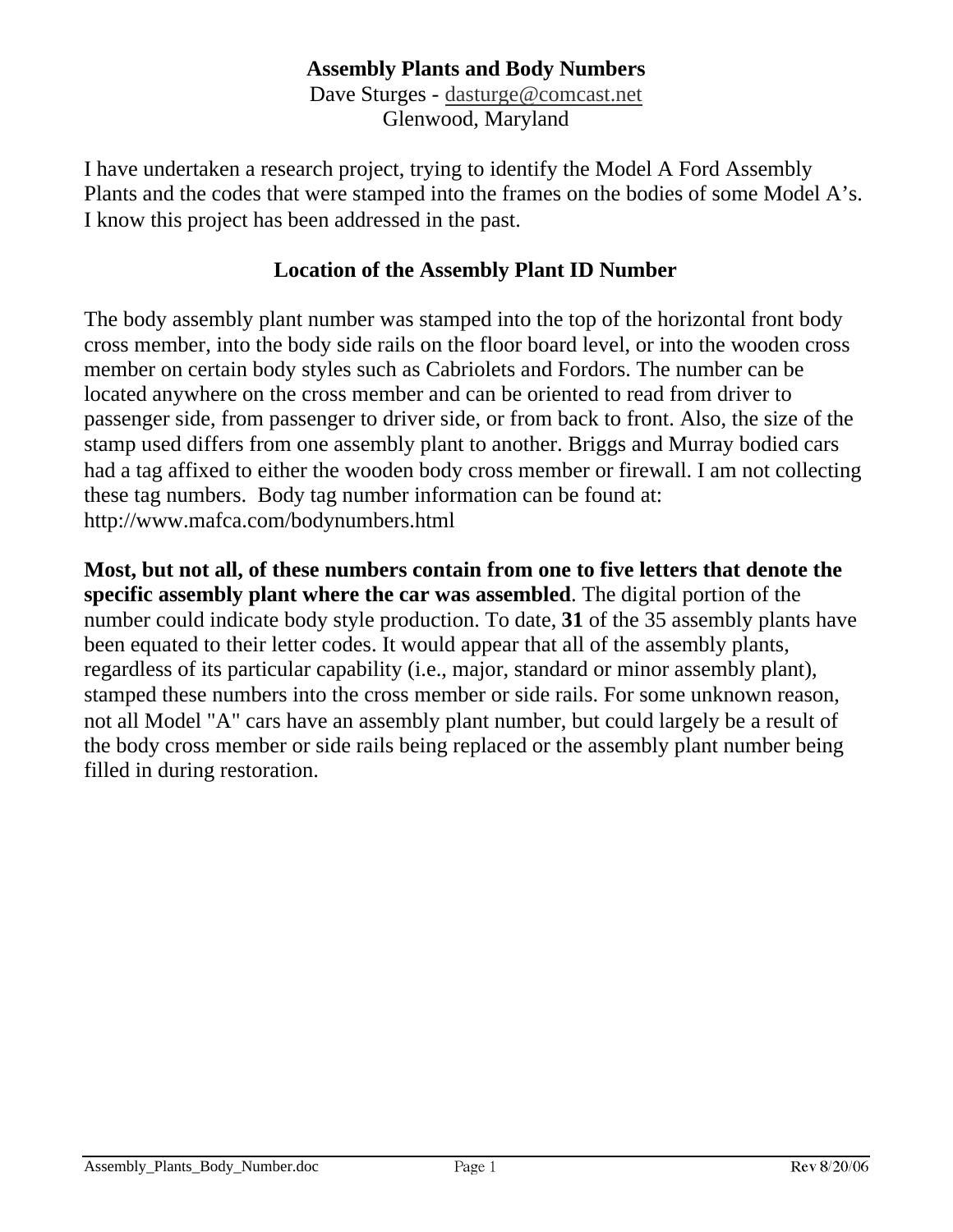# **Model A Ford Assembly Plants (US)**

Following is a list of the assembly plants with their equated letter codes.

| #                 | Letter         | Location                                                                  |  |
|-------------------|----------------|---------------------------------------------------------------------------|--|
|                   | <b>Symbol</b>  |                                                                           |  |
| 1.                | A              | ATLANTA, GEORGIA (the star is sometimes stamped at the end) AA ALSO       |  |
|                   |                | <b>NOTED</b>                                                              |  |
| 2.                | <b>BO</b>      | <b>BUFFALO, NEW YORK</b>                                                  |  |
| $\overline{3}$ .  | CE             | CHARLOTTE, NORTH CAROLINA                                                 |  |
| 4.                | <b>CR</b>      | CHESTER, PENNSYLVANIA                                                     |  |
| 5.                | <b>CHI</b>     | CHICAGO, ILLINOIS                                                         |  |
| 6.                | CI             | CINCINNATI, OHIO                                                          |  |
| 7.                | CL             | CLEVELAND, OHIO (CLE) ALSO NOTED                                          |  |
| 8.                | $\overline{G}$ | <b>COLUMBUS, OHIO</b>                                                     |  |
| 9.                | DS             | DALLAS, TEXAS                                                             |  |
| 10.               | <b>DR</b>      | DENVER, COLORADO                                                          |  |
| 11.               | DM             | <b>DES MOINES, IOWA</b>                                                   |  |
| 12.               | E              | EDGEWATER, NEW JERSEY - Opened Nov 15, 1930 and replaced Kearny, NJ.      |  |
| 13.               | H              | HOUSTON, TEXAS                                                            |  |
| 14.               | $\mathbf I$    | <b>INDIANAPOLIS, INDIANA</b>                                              |  |
| $\overline{15}$ . | $\rm{JE}$      | JACKSONVILLE, FLORIDA                                                     |  |
| 16.               |                | KANSAS CITY MISSOURI (possibly used letters "AF")                         |  |
| 17.               | KY             | KEARNY, NEW JERSEY                                                        |  |
| 18.               | LA             | LONG BEACH, CALIFORNIA - Opened June 1930 and replaced Los Angeles.       |  |
|                   |                | Used LA through at least August 1931                                      |  |
| 19.               | LA             | LOS ANGELES, CALIFORNIA (the month and year appear as part of the number) |  |
| 20.               | LE             | LOUISVILLE, KENTUCKY (the month and year appear at the end of the number) |  |
| 21.               | <b>MEM</b>     | MEMPHIS, TENNESSEE (Sometimes has "AX" preceding the number)              |  |
| 22.               |                | MILWAUKEE, WISCONSIN                                                      |  |
| $\overline{23}$ . | NO             | NEW ORLEANS, LOUISIANA (the number "2" precedes the "NO")                 |  |
| 24.               | NK             | NORFOLK, VIRGINIA                                                         |  |
| $\overline{25}$ . | <b>OC</b>      | OKLAHOMA CITY, OKLAHOMA                                                   |  |
| 26.               |                | OMAHA, NEBRASKA - Possibly used "AU".                                     |  |
| $\overline{27}$ . |                | PITTSBURGH, PENNSYLVANIA                                                  |  |
| 28.               | $\rm PO$       | PORTLAND, OREGON                                                          |  |
| 29.               | $\bf R$        | RICHMOND, CALIFORNIA - Opened in August 1931 and replaced San Francisco   |  |
| 30.               | $\mathbf{F}$   | DETROIT (ROUGE), MICHIGAN                                                 |  |
| 31.               | <b>SFA</b>     | SAN FRANCISCO, CALIFORNIA (SFAA) has also been used                       |  |
| 32.               | AS             | SEATTLE, WASHINGTON                                                       |  |
| 33.               | S              | SOMERVILLE, MASSACHUSETTS (also used letters S-S, SAXC, SAX and           |  |
|                   |                | SSAX)                                                                     |  |
| 34.               | <b>STL</b>     | ST. LOUIS, MISSOURI (has AX preceding the STL).                           |  |
| 35.               | TC             | TWIN CITY, ST. PAUL, MINNESOTA                                            |  |

Note that most of the letter codes are from one to five letters and there is a systematic way most of the letters were derived from the city location of the assembly plant. When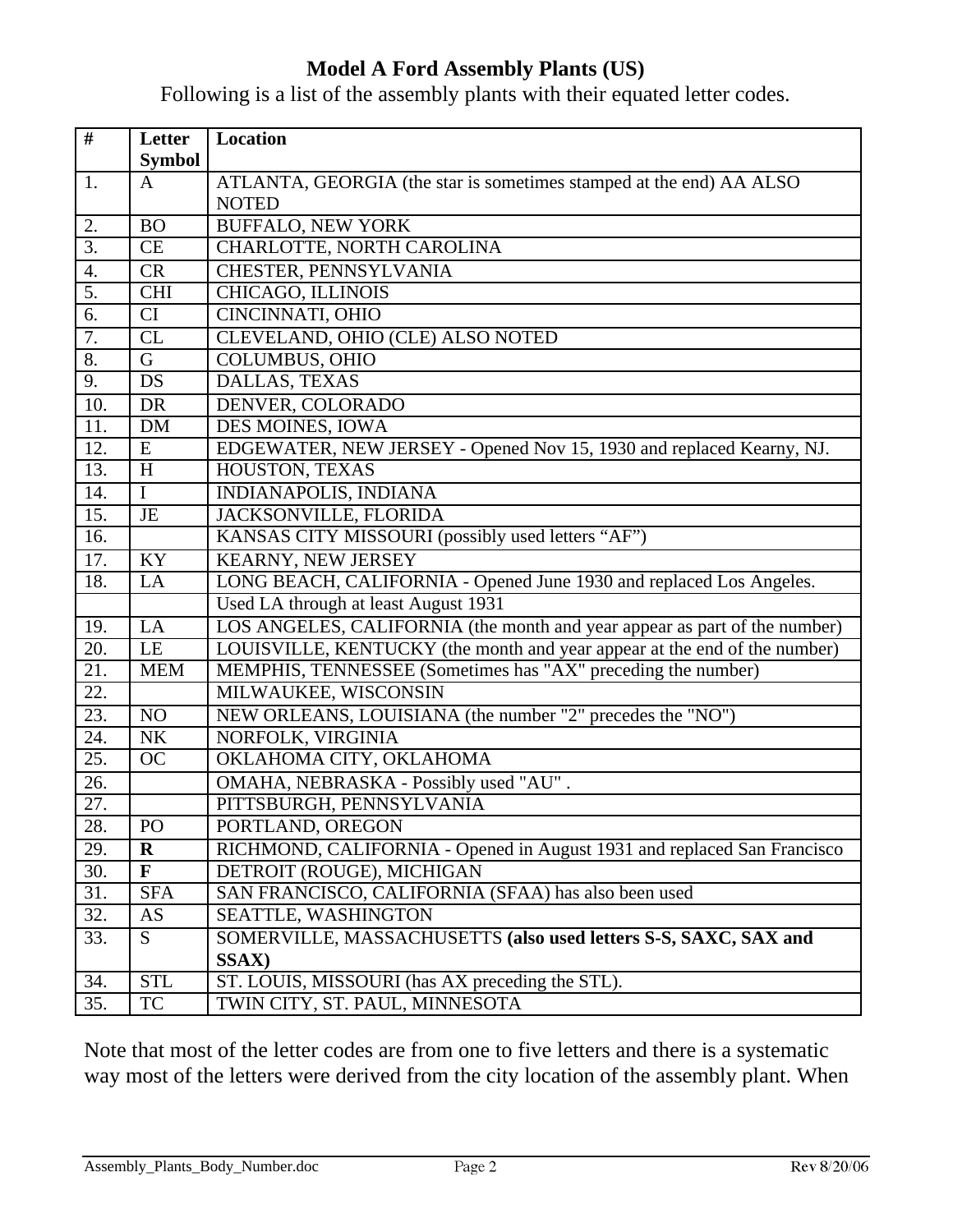assembly plant location cities have a single word, the letter code is generally the first and last letters (i.e. Buffalo - BO, Charlotte - CE, Chester - CR, etc.)

Assembly plant locations having two words generally use the initial letter from each word (i.e. New Orleans - NO, Oklahoma City - OC, Twin City - TC and so forth).

It is difficult to differentiate the stamp used to represent the letter O from the stamp used for the zero, and this presents a problem for some of the body assembly plant letter codes.

Anyone having a Model "A" with a number containing letter codes listed above can determine the origin of that car body and possibly its final assembly, while others will have to wait for more numbers to be collected. The following additional letter codes have been noted but are not yet equated to their assembly plant: AEX, AXC, DO, T, W, 3S, and 5S.

# **Model A Ford Assembly Plants (Canada)**

Following is a list of the assembly plants with their equated letter codes.

| Letter        | Location                                            |
|---------------|-----------------------------------------------------|
| <b>Symbol</b> |                                                     |
| M             | MONTREAL, QUEBEC -- 119-139 LAURIER AVENUE EAST     |
| m             | TORONTO, ONTARIO -- 2951-2991 DANFORTH AVENUE       |
| W             | WINNIPEG, MANITOBA -- PORTAGE AND WALL STREETS      |
|               | VANCOUVER, BRITISH COLUMBIA -- 1160 HAMILTON STREET |

Most, but not all, of the cars having the "F" code compiled to date are 1928 or 1929 Tudors. The numbers following the letter assembly code increase when the cars are put in month and year order. Following is a list of 1928 and 1929 Tudors with the "F" letter code in production date order: (read assembly plant number, production date and current location).

| <b>Assembly</b> | <b>Production</b> | <b>Current</b>      |
|-----------------|-------------------|---------------------|
| Plant#          | <b>Date</b>       | <b>Location</b>     |
| F1334           | 2/28              | <b>OHIO</b>         |
| F5065           | 2/28              | <b>ONTARIO</b>      |
| F7368           | 7/28              | <b>NEW JERSEY</b>   |
| F16307          | $-28$             | <b>MICHIGAN</b>     |
| F41967          | 10/28             | <b>OHIO</b>         |
| F42469          | 11/28             | <b>MICHIGAN</b>     |
| F56571          | 1/29              | <b>MARYLAND</b>     |
| F75541          | 3/29              | <b>MICHIGAN</b>     |
| F78541          | 3/29              | <b>MICHIGAN</b>     |
| F83633          | 4/29              | <b>PENNSYLVANIA</b> |
| F83683          | 4/29              | <b>VERMONT</b>      |
| F88948          | 5/29              | ALABAMA             |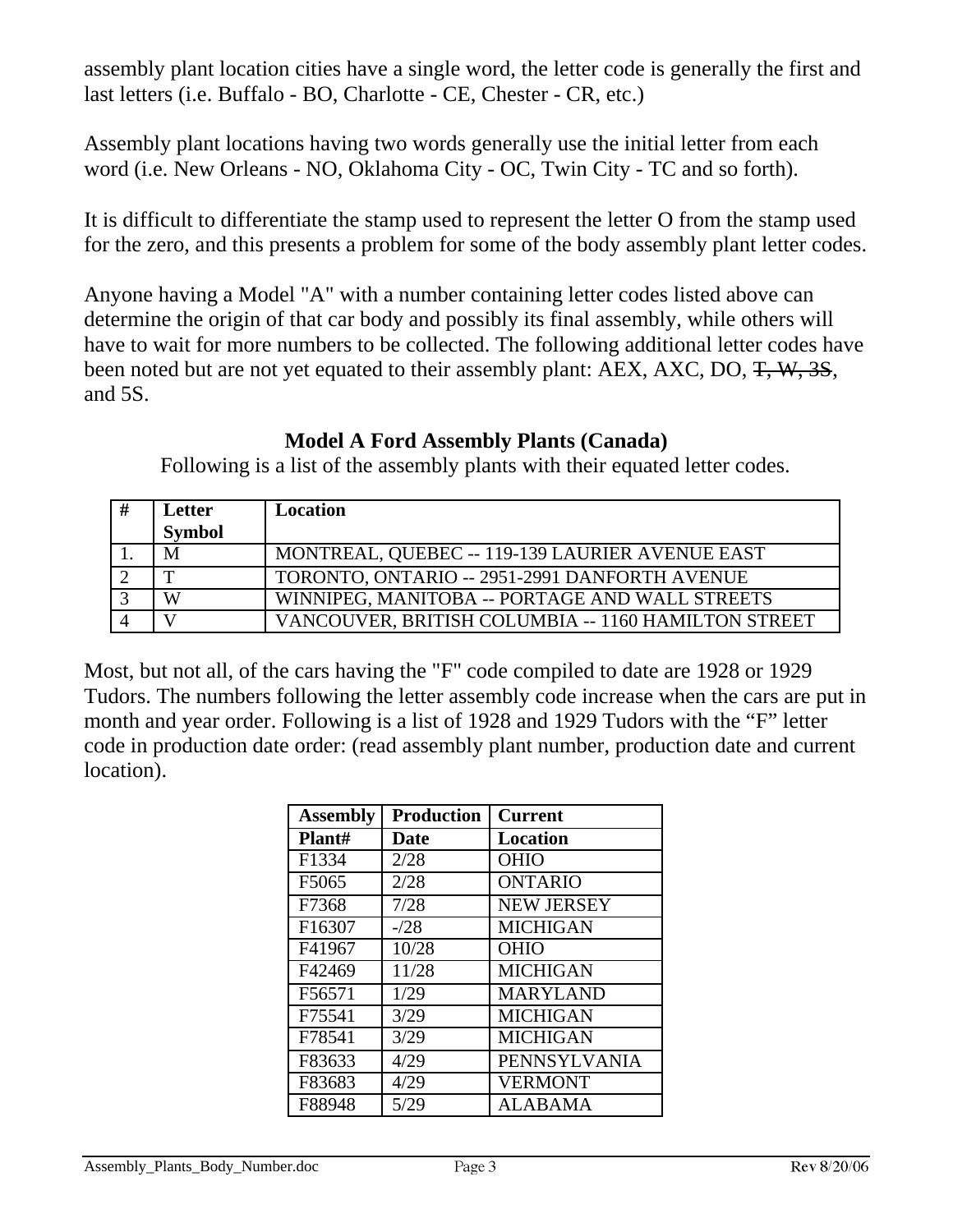| r89177 | 5/29        | <b>INDIANA</b>      |
|--------|-------------|---------------------|
| 407    | $^{\prime}$ | <b>ENTHCKY</b><br>K |

Some "F" bodies were assembled outside of the U.S. and have Canadian engine numbers. In fact there is almost equal mix of U.S. and Canadian assembled cars with "F" series assembly plant numbers. The "F" series system was modified in late 1929. On these cars the letter F is preceded by a number, indicating the body style. Below is a listing of the numbers compiled to date equated to their body style.

| 1F  | <b>STANDARD COUPE</b>    | 45A,B               |
|-----|--------------------------|---------------------|
| 2F  | <b>SPORT COUPE</b>       | 50A,B               |
| 3F  | <b>STANDARD FORDOR</b>   | 165C                |
| 4F  | <b>TUDOR</b>             | 55A, B              |
|     |                          |                     |
| 5F  | <b>TOWN SEDAN</b>        | 155C                |
| 6F  | <b>PHAETON</b>           | 35A, B; 180A        |
| 7F  | <b>ROADSTER</b>          | 40A,B               |
| 8F  | <b>ROADSTER</b>          | 40A,B               |
| 9F  | <b>OPEN CAB PICKUP</b>   | 76A,B               |
| 11F | <b>DELUXE ROADSTER</b>   | 40A,B               |
| 12F | <b>CLOSED CAB PICKUP</b> | 82A,B               |
| 15F | <b>S/W FORDOR</b>        |                     |
| 16F | <b>TOWN SEDAN</b>        | 155A, B, C, D; 160B |

It is very interesting to note that all cars noted to date with letter code of "D" or "DO" are 1928 or 1929 Coupe bodies (i.e. Standard, Special, Business or Sport Coupes).

#### **Summary**

I would like to collect additional body assembly plant numbers from as many MAFCA members as possible. In addition to the body assembly plant number, please forward as much of the following data as possible:

- general location of the number on the cross member or side rail
- orientation of the number (does it read from the drivers side to passenger side or visa versa)
- date on firewall for 1928 and 1929 years
- frame, engine number or both if different
- month and year
- body style
- current location of the car
- original owner location of car, if known